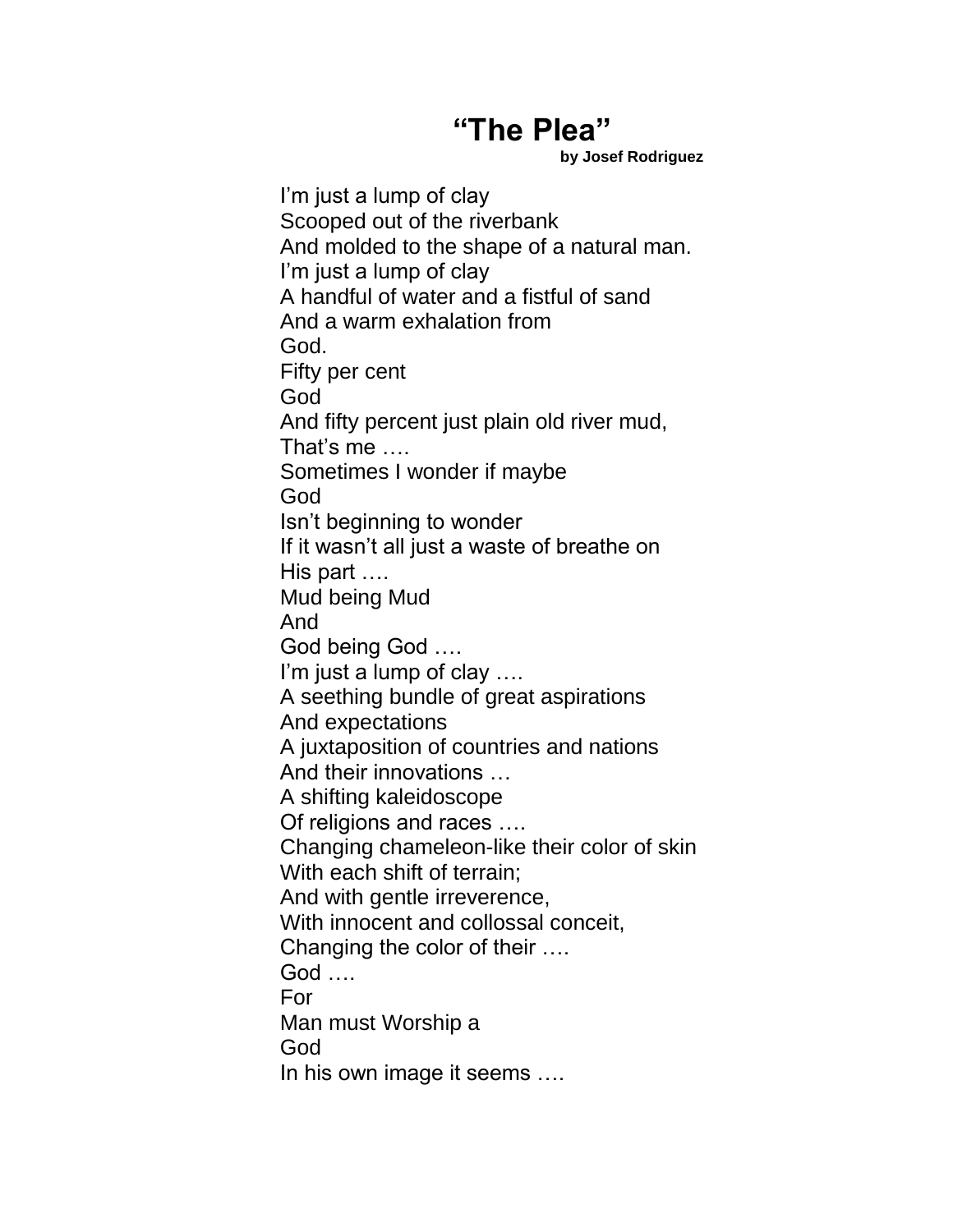I'm just a lump of clay And I've been fooled and tricked And taken again and again …. Through all the long dying …. Through all the long howling and crying of war … I'm just a lump of clay … And I'm cornered at last in a time Where the sky threatens to fall on me For all of eternity … Cornered …. Holding in my hands and heart One last desperate simple plea …. For peace. I'm just a lump of clay And I'm alone and afraid …. Do I have to be? Listen to me .... I don't have to be!! Not while I can reach out to you And cry …. "Neighbor, neighbor, you and I Were born together beneath the same sky: Chinaman, African, Russian We'll hold up the sky and it won't fall Yes, I'm just a lump of clay, But put me together in a mass And there is weight there enough To level a forest, drain a sea Change the course of a universe Or of a war …. And so Kings, Dictators, and rulers of nations Don't tell me my world's going to end !!!! Why, I haven't seen enough ranibows Reached for enough stars Or kissed enough pretty young girls Under the smoked silver sliver of the moon; So don't you scream at me About killing and dying When I haven't even begun to live yet!!! Listen, Tender, Sparkers who ignite The fire of war …. I, the lump of clay …